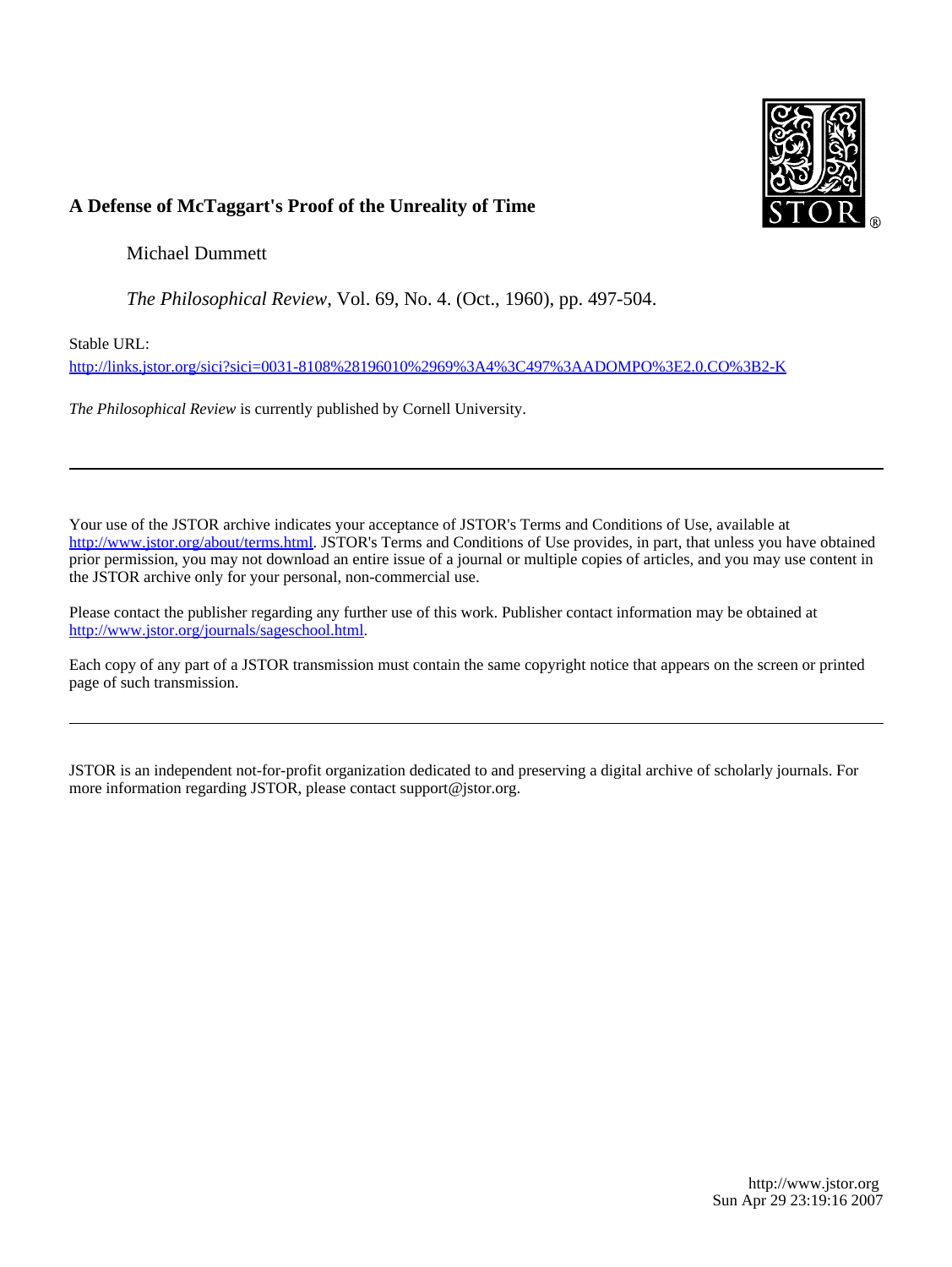## A DEFENSE OF McTAGGART'S PROOF OF THE UNREALITY OF TIME

 $\mathbf{M}$ <sup>c</sup>TAGGART'S celebrated argument to prove that time is unreal runs as follows. There are two kinds of temporal fact concerning events: (a) that an event M is past, present, or future; (b) that an event  $M$  is before, at the same time as, or after another event  $N$ . Now facts of kind (a) cannot be reduced to facts of kind  $(b)$ ; and if there were no facts of kind  $(a)$ , there would not genuinely be any time at all. For time essentially involves change: but change comes in only in connection with facts of kind (a). With facts of kind (b) there is no change at all: if an event  $\dot{M}$  precedes an event  $\dot{N}$ , it always will be true that M preceded N, and it always was true that M would precede N. There is change only in virtue of the fact that we can say of some event  $M$ , for example, that it has ceased to be future and is now present, and will cease to be present and become past.

But, McTaggart argues, the predicates "past," "present," and "future" involve a contradiction: for on the one hand they are incompatible predicates, and on the other to every event all three apply (or at least two of them). Someone will naturally reply that the predicates which apply are not the simple "past," "present," and "future," but rather, for example, "will be past," "is present," and "was future," and that these three predicates are not incompatible. But, McTaggart claims, this move advances us no further. Instead of three, we now have nine predicates, each of which still applies to every event and some of which are incompatible, for example, the predicates "was past" and "will be future." Admittedly the objector may again reply that the predicates which really apply to the same event are "is going to have been past" and "was going to be future," and that these are again compatible. But McTaggart can counter this move as before, and so on indefinitely.

It is not at once clear where the victory lies. Every contradiction McTaggart points to the objector can dispel, but at every stage a contradiction remains. On examination, however, we see that the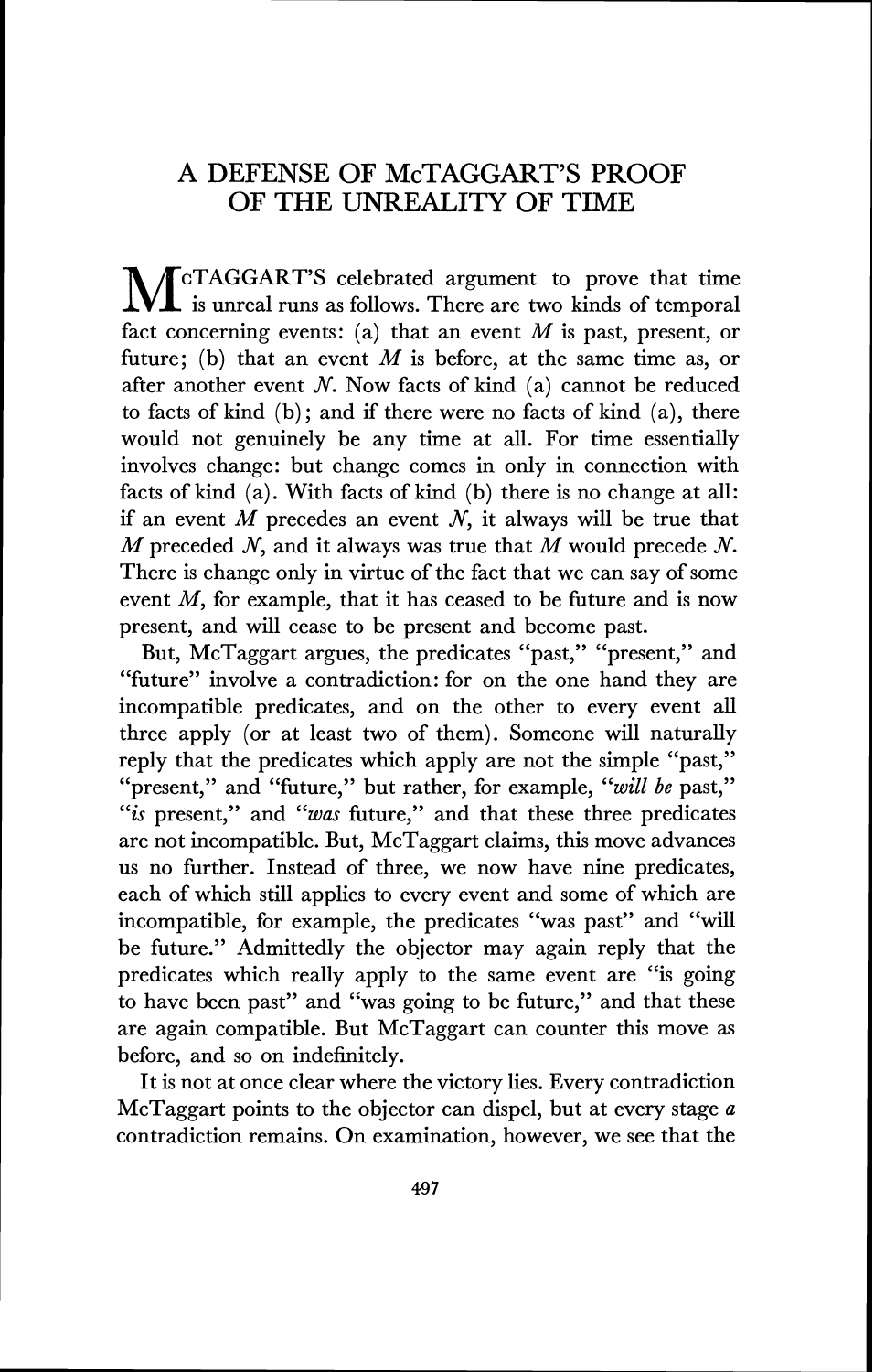objector has not found an adequate reply to McTaggart's argument. Let us call "past," "present," and "future" "predicates of first level." If, as McTaggart suggests, we render "was future" as "future in the past," and so forth, then we have the nine predicates of second level:

| past                     | past              |  |
|--------------------------|-------------------|--|
| present $\}$ in the $\{$ | $present \rangle$ |  |
| future                   | future            |  |

Similarly there are twenty-seven predicates of third level:

| past   | past                                                      | past   |
|--------|-----------------------------------------------------------|--------|
|        | present $\{$ in the $\{$ present $\}$ in the $\{$ present |        |
| future | future                                                    | future |

and so on. But at any level the three predicates

past<br>present  $\left\{\text{in the present in the } \ldots \text{ in the present} \right\}$ 

are equivalent to the first-level predicates "past," "present," and "future," so that if there is a contradiction connected with the predicates of first level, the contradiction is not removed by ascending in the hierarchy.

An objection of a different kind has sometimes been raised. It has been argued that McTaggart's argument is vitiated by being in terms of events. It is quite unnecessary, the objection runs, for our language to contain expressions denoting events or devices for generalizing about events; everything we want to say could be said using only names of and generalizations about the objects which figure in the events. This view involves some difficulties (for example, whether every event consists of something happening to an object) and needs to be supplemented by an account of how the introduction of events as entities gives rise to McTaggart's paradox; but in any case it fails as an objection to McTaggart's argument, since this argument could have been stated as cogently, if not as elegantly, in terms of objects. Time involves change, and if there is change, then, at least on the present view, some objects must have different predicates applying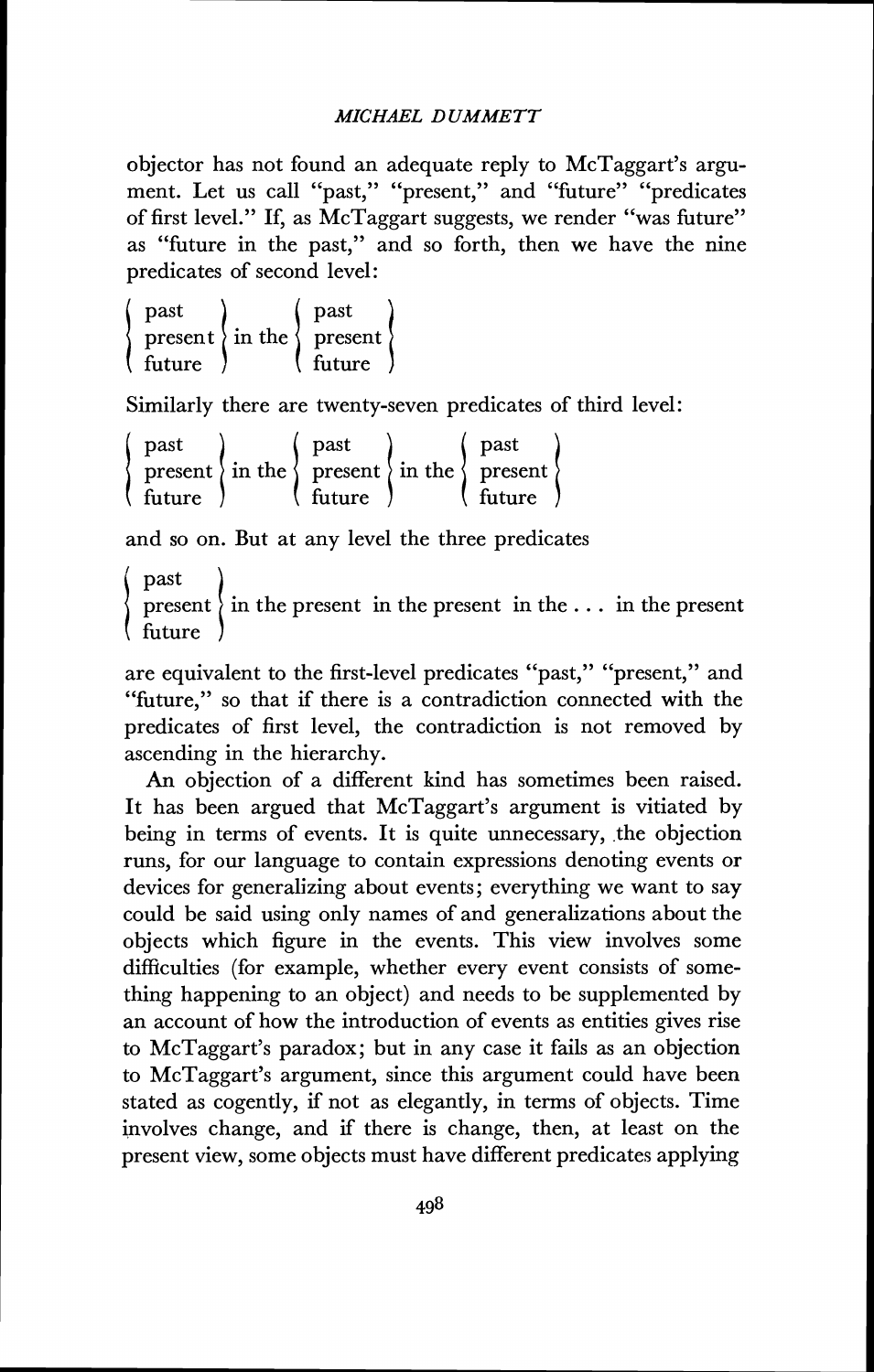to them at different times; here indeed we may have to count "is no more" and "is not yet" as predicates. But this just means that to one and the same object incompatible predicates apply; for example, the paper was white and is yellow, so the incompatible predicates "white" and "yellow" apply to the paper.

One has a strong natural impression that McTaggart's argument is a sophism based on a blindness to the obvious properties of token-reflexive expressions. A token-reflexive expression is one like "I," "here," "now," whose essential occurrence in a sentence renders that sentence capable of bearing different truth-values according to the circumstances of its utterance-by whom, when, and where it is uttered, to whom it is addressed, with what gestures it is accompanied, and so forth. Then it seems that an adequate objection to McTaggart may run as follows. If we say of a predicate in which a token-reflexive expression occurs essentially that it "applies" to an entity if there are any circumstances in which it may truly be asserted of that entity, and if we call two such predicates "incompatible" when there exist no circumstances in which they can both be truly asserted of any one entity, then it is possible for two incompatible predicates to apply to one and the same entity. It seems therefore that we may conclude that McTaggart has not really unearthed a contradiction at all.

This objection is intended as a reformulation of the first, unsuccessful objection which we considered. The first objector held that a contradiction which arose at any level of our hierarchy could be resolved by ascending one level. From the standpoint of the present objection, what the first objector was trying to do was specify the circumstances in which the predicate was asserted of the event; he failed because his specification was itself by means of a token-reflexive expression, and hence he succeeded only in constructing new predicates of the same type, by means of which the same pseudo-paradox could be generated.

It is because people suppose that McTaggart can be refuted by some such objection as that which we are now considering that they do not take him very seriously, but I believe that this solution rests on a grave misunderstanding. If it gave a correct account of the matter, then only stupidity could explain Mc-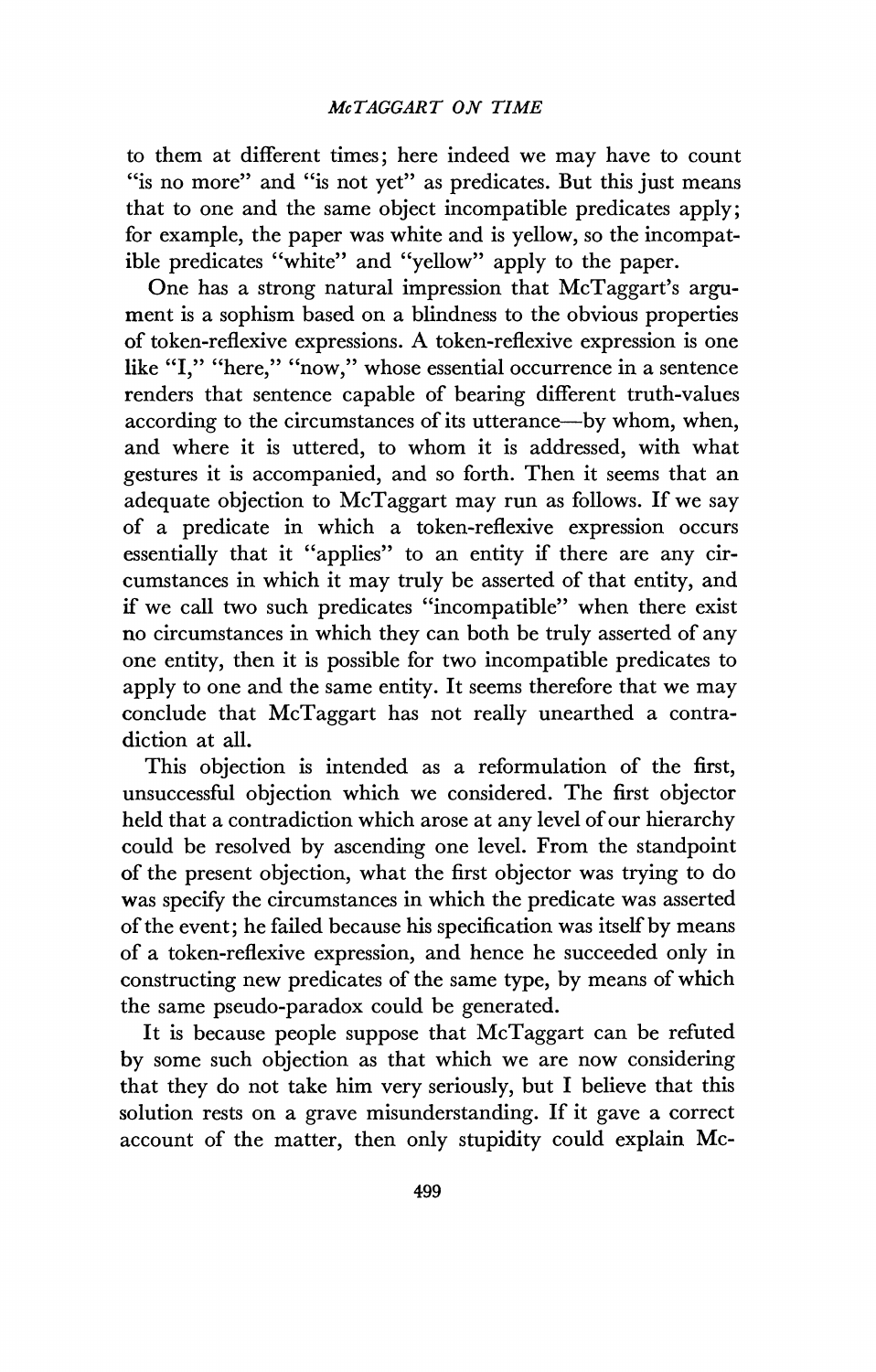Taggart's failure to use a quite analogous argument to show the unreality of space and the unreality of personality. Every place can be called both "here" and "there," both "near" and "far," and every person can be called both "I" and "you": yet "here" and "there," "near" and "far," "I" and "you" are incompatible. It would be no use for an objector to say that London is nearby far away, but far away nearby, or that it is "here" there but "there" here, since it can also be called "nearby nearby" and " 'here' here," and so on. Similarly, it would be no use an objector saying "You are 'you' to me, but 'I' to you," because everyone can be called both " 'you' to you" and " 'I' to you." McTaggart does not, however, display the slightest inclination to apply his argument in this way to space or to personality: indeed, in arguing for the unreality of time, he repeatedly contrasts space with time. It follows that the refutation we are considering must have missed an essential part of his argument.

McTaggart's argument is divided into two parts. In part one he attempts to establish that there would be no time if there were no facts of kind (a), on the ground that time involves change and change is possible only if there are facts of kind (a). Part two attempts to show that the existence of facts of kind (a) involves a contradiction. Part two depends upon part one: it is because the analogue of part one does not hold for space or for personality that the analogue of part two for space or for personality has no force. We must therefore beware of passing over part one with little attention, for it contains the heart of the argument.

To see what it means to say that there would be no time if there were no facts of kind (a), we may ask what it means to deny the analogue of this for space. Facts of kind (a) are facts into the statement of which temporally token-reflexive expressions enter essentially. By contrast, the use of spatially token-reflexive expressions is not essential to the description of objects as being in a space. That is, I can describe an arrangement of objects in space although I do not myself have any position in that space. An example would be the space of my visual field. In that space there is no here or there, no near or far: I am not in that space. We can, I think, conceive, on the strength of this analogy, of a being who could perceive objects in our three-dimensional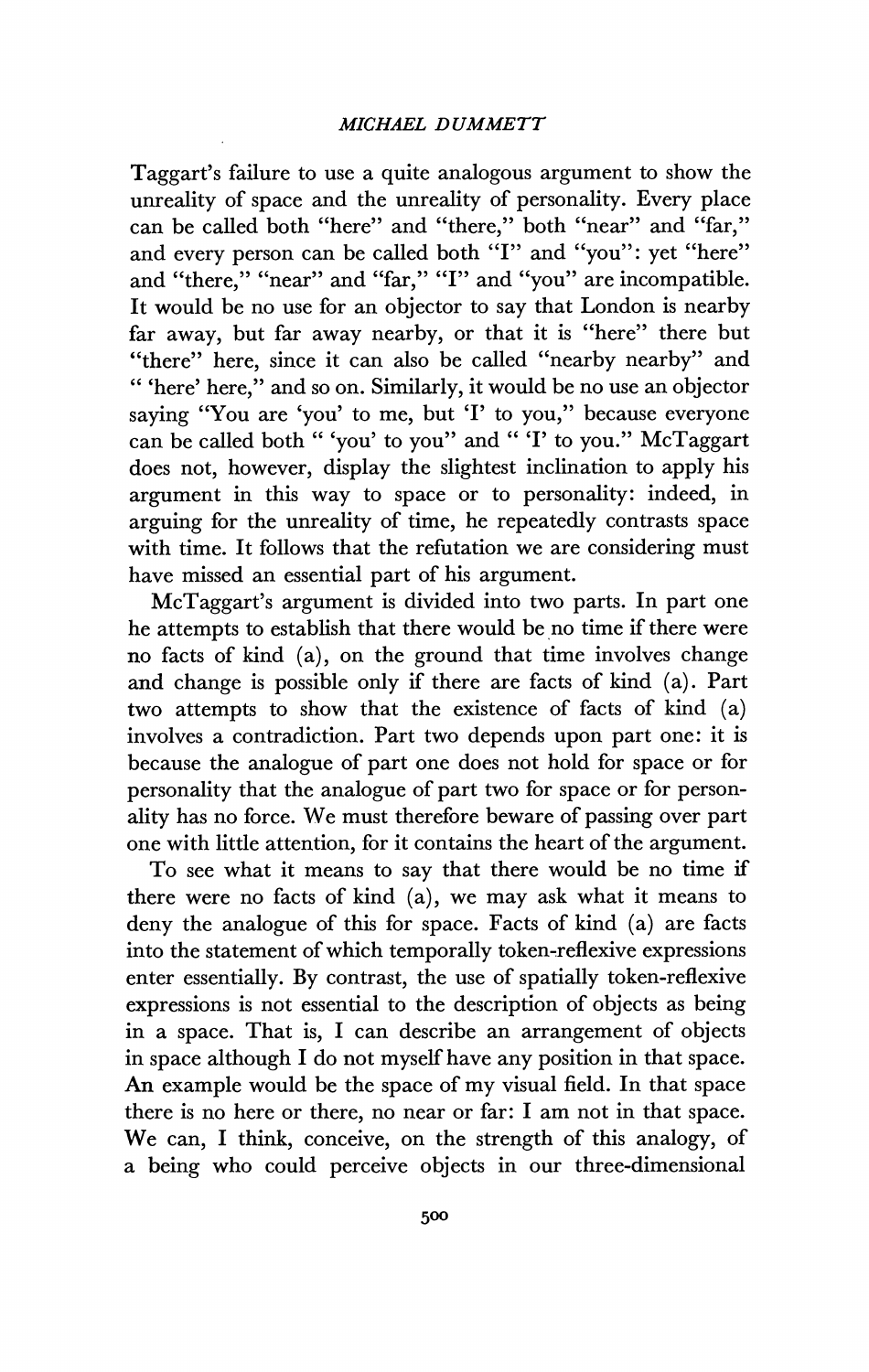physical space although he occupied no position in that space. He would have no use for any spatially token-reflexive expressions in giving a description of the physical universe, and yet that description might be a perfectly correct description of the objects of the universe as arranged in space.

McTaggart is saying that on the other hand a description of events as taking place **in time** is impossible unless temporally token-reflexive expressions enter into it, that is, unless the description is given by someone who is himself in that time. Suppose someone who can observe all events which take place in our universe, or some region of it, during some period of time. We may first suppose that he observes them successively, that he cannot choose which events he will next observe but can observe them only in the order in which they take place. Then even if he knows both what he has observed and what he is going to observe, he cannot give a complete description of his observations without the use of temporally token-reflexive expressions. He can give a complete narration of the sequence of events, but there would remain to be answered the question, "And which of these events is happening **now** ?" We can indeed avoid this by putting the observer's thoughts and utterances into the description, but now we have merely made the original observer part of the region observed, and the point may be made again for an observer who gives a description of this enlarged region.

If instead we now imagine the observer as able to survey the whole course of events at once, or at least as able to observe the events at will in whatever order he chooses, then we can conceive of him as observing a static-dimensional configuration, one dimension of which represents time. (Of course, this is not quite accurate, since not every event which takes place in time is a physical event.) It is now clear, however, that what he observes can only be a model of the sequence of events in our threedimensional space, not that sequence of events itself. We can, of course, make a static three-dimensional representation of the course of events over a finite period of time on a changing two-dimensional surface. But it makes no sense to suppose that that course of events is identical with some static three-dimensional configuration. This is evident from the fact that there is an element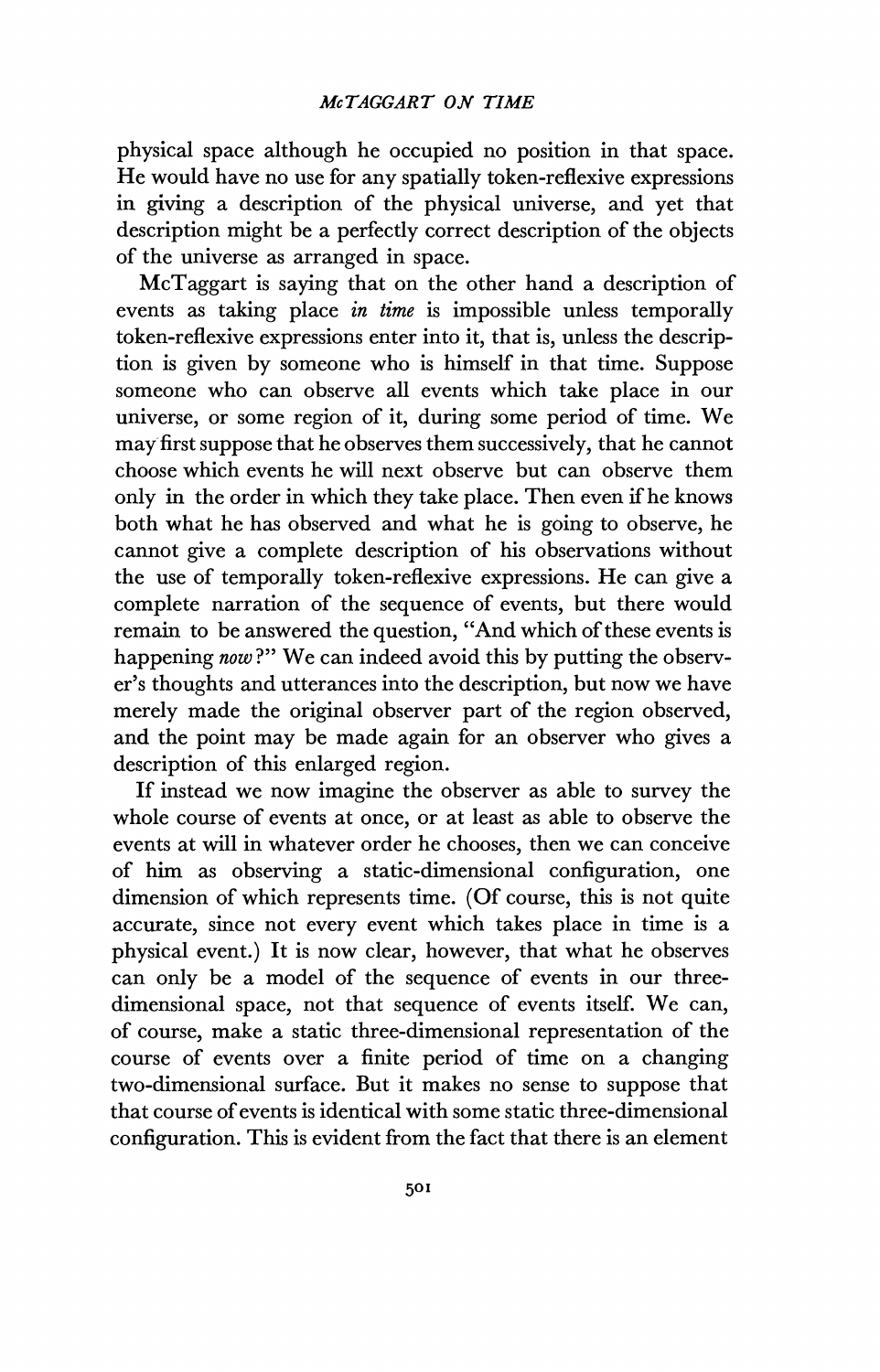## *MICHAEL D UMMETT*

of convention in the three-dimensional representation: we lay it down that the axes are to be chosen in a certain way, that suchand-such an axis represents time, and that such-and-such a direction along this axis represents the direction earlier-to-later; these conventions cannot be shown in the model. This remains true even if there in fact is such a three-dimensional configuration.

Imagine a cylinder made of glass with irregular internal coloring like a child's marble. **A** two-dimensional surface, in shape roughly a shallow cone without its base, moves through the cylinder so that its vertex travels at a uniform rate relative to the axis of the cylinder, the base of the cone remaining perpendicular to this axis. If we now replace the cylinder and the surface of the cone by their analogues in four-dimensional space, we get something like what we are sometimes inclined to conceive that our world must in fact be like. That is, we are sometimes inclined to suppose that what we observe at any one time is a three-dimensional segment of a static four-dimensional physical reality; but as we travel through the four-dimensional structure we observe different three-dimensional segments at different times. But of course the fourth dimension can no more be identified with time than the road down which someone travels can be identified with the time that passes as he travels down it. If our hypothetical observer observes only the four-dimensional configuration without observing our movement-the movement of our consciousness-through it, like someone observing the road but blind to the traveler, he does not see all that happens. But if he also observes our passage through it, what he is observing is no longer static, and he will again need token-reflexive expressions to report what he observes.

Granted, then, that part one of  $McTaggart's$  argument establishes that what is in time cannot be fully described without token-reflexive expressions, how does part two enable us to pass from this to the assertion that time is unreal? Might not part one of the argument be taken rather as demonstrating the reality of time in a very strong sense, since it shows that time cannot be explained away or reduced to anything else? In particular, does not the objection we considered-that McTaggart's attempt to uncover a contradiction rested on a neglect of the obvious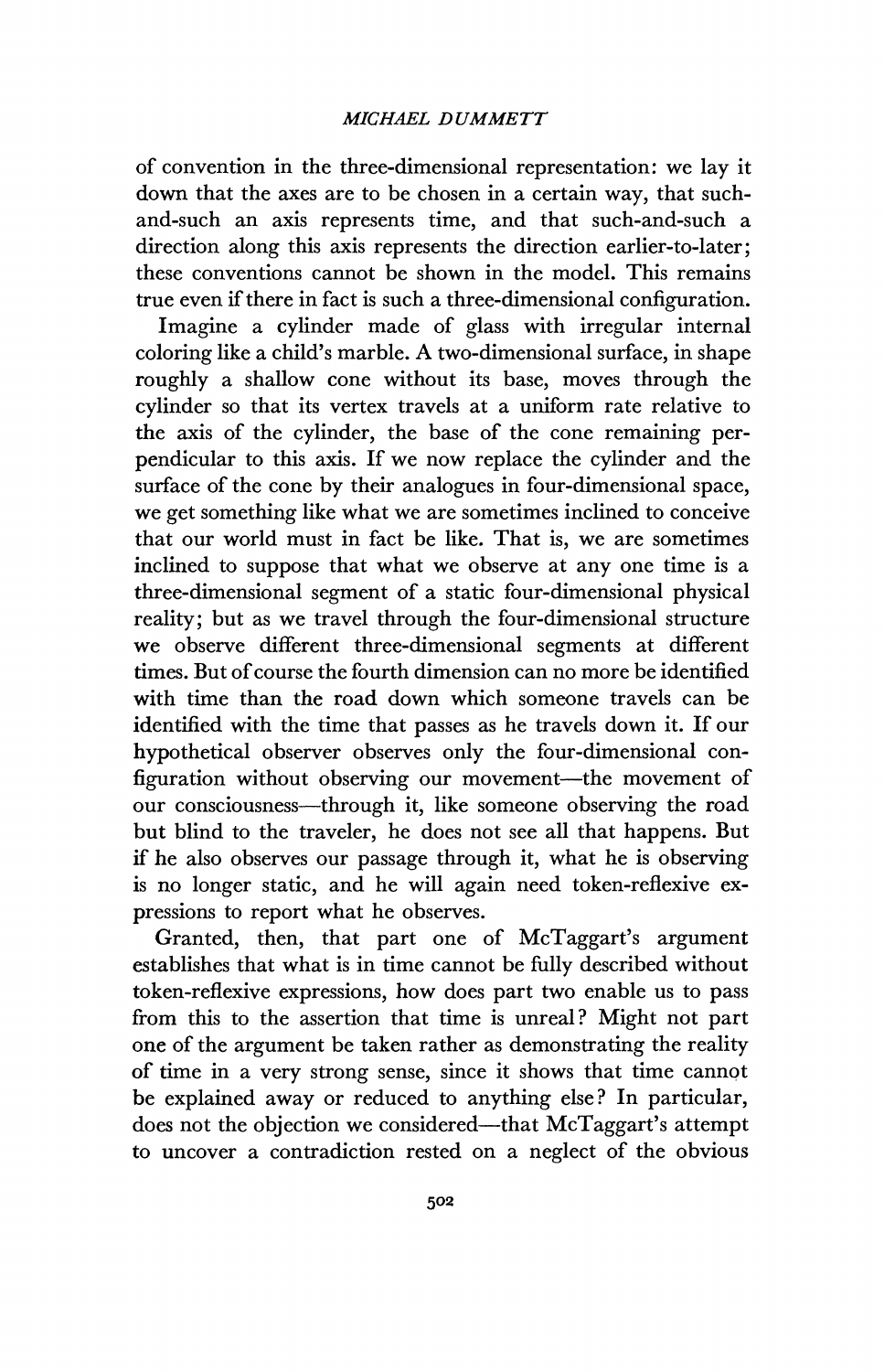properties of token-reflexive expressions-at least invalidate part two of the argument?

I think the point is that McTaggart is taking it for granted that reality must be something of which there exists in principle a complete description. I can make drawings of a rock from various angles, but if I am asked to say what the real shape of the rock is, I can give a description of it as in three-dimensional space which is independent of the angle from which it is looked at. The description of what is really there, as it really is, must be independent of any particular point of view. Now if time were real, then since what is temporal cannot be completely described without the use of token-reflexive expressions, there would be no such thing as the complete description of reality. There would be one, as it were, maximal description of reality in which the statement "The event  $M$  is happening" figured, others which contained the statement "The event  $M$  happened," and yet others which contained "The event  $M$  is going to happen."

I personally feel very strongly inclined to believe that there must be a complete description of reality; more properly, that of anything which is real, there must be a complete-that is, observer-independent-description. Hence, since part one of McTaggart's argument is certainly correct, his conclusion appears to follow that time is unreal. But this conclusion seems self-refuting in something of the way in which, as McTaggart himself points out, the view that evil is an illusion is self-refuting: that is, if there is no evil, the illusion that there is evil is certainly evil. To say that time is unreal is to say that we apprehend relations between events or properties of objects as temporal when they are not really temporal at all. We have therefore to conceive of these events or objects as standing to one another in some nontemporal relation which we mistake for the temporal one. But just what does our "apprehension of these relations as temporal" consist in? Which apprehension is McTaggart thinking of-I mean, the apprehension at which time? Clearly, even if the world is really static, our apprehension of it changes. It does not help to say that we are even mistaken about what we think we see, because the fact would remain that we still make different such mistakes at different times.